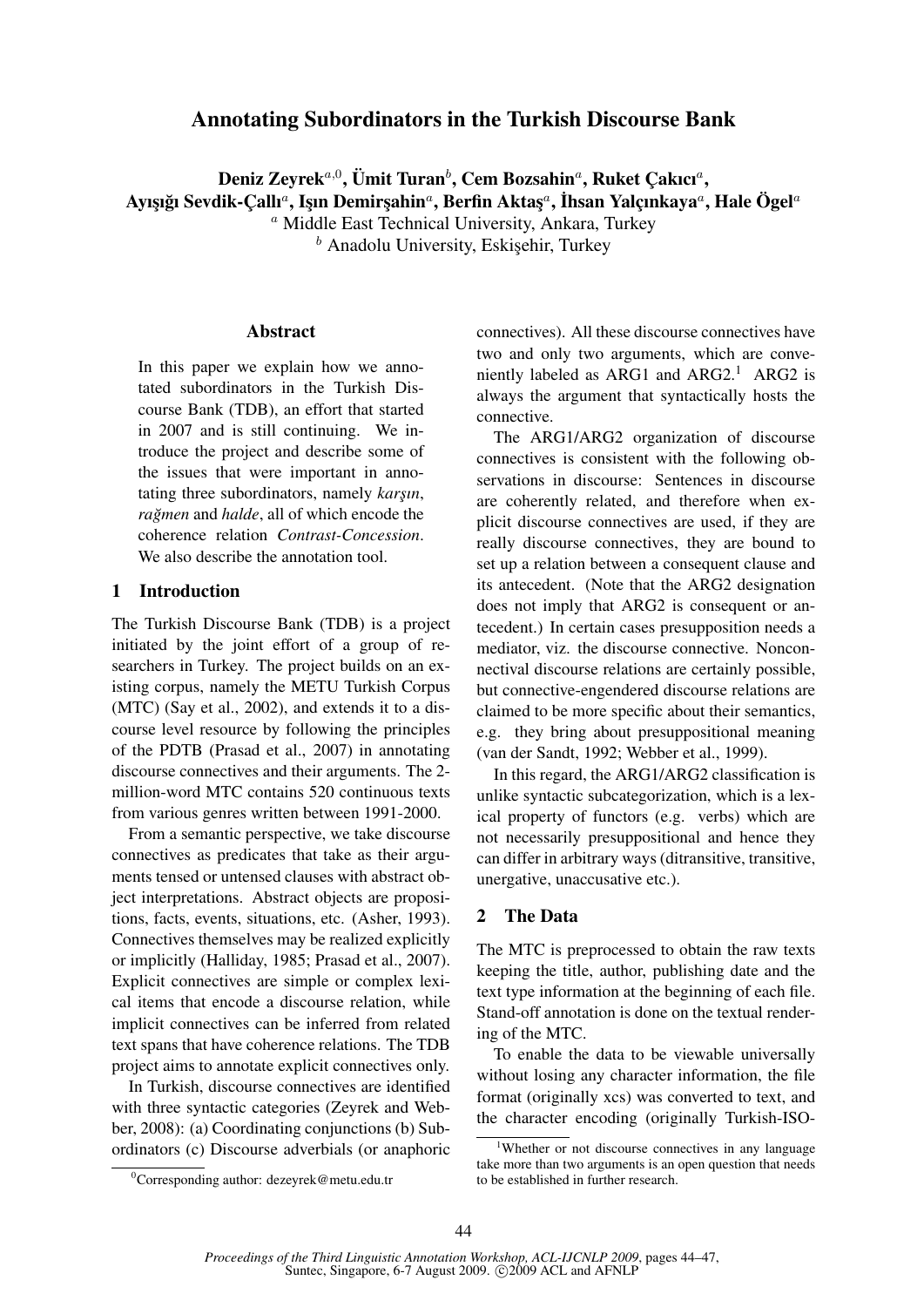| <b>Text type</b> | <b>File Count</b> | $\%$     | S <sub>1</sub> | $\%$     | $\overline{S2}$ | $\%$     | $\overline{\mathbf{S3}}$ | $\%$     | S4  | $\overline{\mathcal{C}_{\mathcal{D}}}$ |
|------------------|-------------------|----------|----------------|----------|-----------------|----------|--------------------------|----------|-----|----------------------------------------|
| 123<br>Novel     |                   | 15.63%   | 31             | 15.74%   | 30              | 15.23%   | 31                       | 15.82%   | 31  | 15.74%                                 |
| Short story      | 114               | 14.49%   | 28             | 14.21%   | 29              | 14.72%   | 28                       | 14.29%   | 29  | 14.72%                                 |
| Research         |                   |          |                |          |                 |          |                          |          |     |                                        |
| /Monograph       | 49                | 6.23%    | 13             | $6.60\%$ | 12              | $6.09\%$ | 12                       | 6.12%    | 12  | $6.09\%$                               |
| Article          | 38                | 4.83%    | 9              | 4.57%    | 10              | 5.08%    | 9                        | 4.59%    | 10  | 5.08%                                  |
| Travel           | 19                | 2.41%    | 5              | 2.54%    | 5               | 2.54%    | 4                        | 2.04%    | 5   | $2.54\%$                               |
| Interview        | $\mathbf{r}$      | $0.89\%$ | 2              | $1.02\%$ | $\overline{2}$  | 1.02%    | 2                        | $1.02\%$ |     | 0.51%                                  |
| Memoir           | 18                | 2.29%    | $\overline{4}$ | 2.03%    | 5               | 2.54%    | 5.                       | $2.55\%$ | 4   | 2.03%                                  |
| <b>News</b>      | 419               | 53.24%   | 105            | 53.30%   | 104             | 52.79%   | 105                      | 53.57%   | 105 | 53.30%                                 |
| <b>TOTAL</b>     | 787               |          | 197            |          | 197             |          | 196                      |          | 197 |                                        |

Table 1: File count and percentage information according to text type for the preprocessed MTC and its subcorpora. (S:Subcorpus)

8859-9) was converted to the UTF-8. Finally, the processed MTC data were divided into four subcorpora by keeping the text type distribution, file count and word count as equal as possible in each subcorpus. The text type distribution, file count and word percentage information in each subcorpus are given in Table 1. In the project, we plan to annotate subcorpus 1.

# 3 Subordinating Conjunctions in Turkish: A Brief Overview

Subordinators have two subtypes. Converbs are suffixes attached directly to verb roots. For example, the suffix *-(y)ArAk* 'by (means of)' requires as its ARG2 a nominalized adverbial clause as in (1). Complex subordinators, e.g. *ragmen ˘* 'despite, although', *kars¸ın* 'although', *halde* 'despite, along with', *için* causal 'since', purposive 'so as to', etc. mostly take case-marked nominalized clauses as their ARG2.

 $(1)$  Hükümet ... **uyum paketini** onaylayarak ... *Erdogan'n ˘ on¨ undeki engellerden birini kaldırdı ¨* . By approving the adaptation package ..., the government *alleviated one of the obstacles for*  $Erdoğan...$ 

In this paper, we will not deal with converbs. We will also not deal with connectives taking as their ARG2 a finite clause because none of these subtypes have been annotated yet. We will focus on three postpositions taking a nominalized clause as ARG2, namely *ragmen ˘* , *kars¸ın* and *halde*, all of which encode the *Contrast-Concession* relation. In the PDTB, such clauses were not annotated as arguments. However, in Turkish, they are so common as arguments of subordinators that we would have missed an important property of Turkish discourse if we did not annotate them. In the rest of the paper, we provide examples taken from the

MTC. We underline the connective, show ARG2 in bold letters and render ARG1 in italics.

### 3.1 The minimality principle

As in the PDTB, the minimality principle is invoked, according to which clauses, parts of clauses or sentences that are minimally necessary and sufficient for the discourse relation engendered by the connective are annotated as ARG1 or ARG2 (Prasad et al., 2007). Any other text span that is perceived to be important for the interpretation of the discourse relation can be selected as supplementary information in addition to ARG1 or ARG2.

### 3.2 Morphological properties of the arguments and their relative ordering

In Turkish, subordinate clauses are essentially nominalizations, which may be formed by *-DIK* or *-mA* suffixes (the factive nominal and the action nominal, respectively (Kornfilt, 1997)).

Two of the connectives, i.e. *rağmen* and *karşın* expect action nominals, the person agreement suffix, and the dative suffix *-(y)A* on their ARG2. On the other hand, the connective *halde* expects a factive nominal and the person agreement suffix. In the examples below, we show these suffixes with glosses on the English translations.

The arguments of subordinators are necessarily adjacent and mostly exhibit the ARG2-ARG1 order because Turkish is a left-branching language and subordinate clauses are on the left in canonical order. ARG2 can be postposed for backgrounding purposes or to express new and unexpected information, as in  $(2)$ .

(2) ... aynı annesine oldu]ugu gibi ona da, *kimseye ba/uglanmayanlar kolayca bağlanıyordu*; üstelik o öyle bir bağımlılık talep etmediği halde. ... just as it happened to her mother, *people who can't easily commit themselves to anyone would*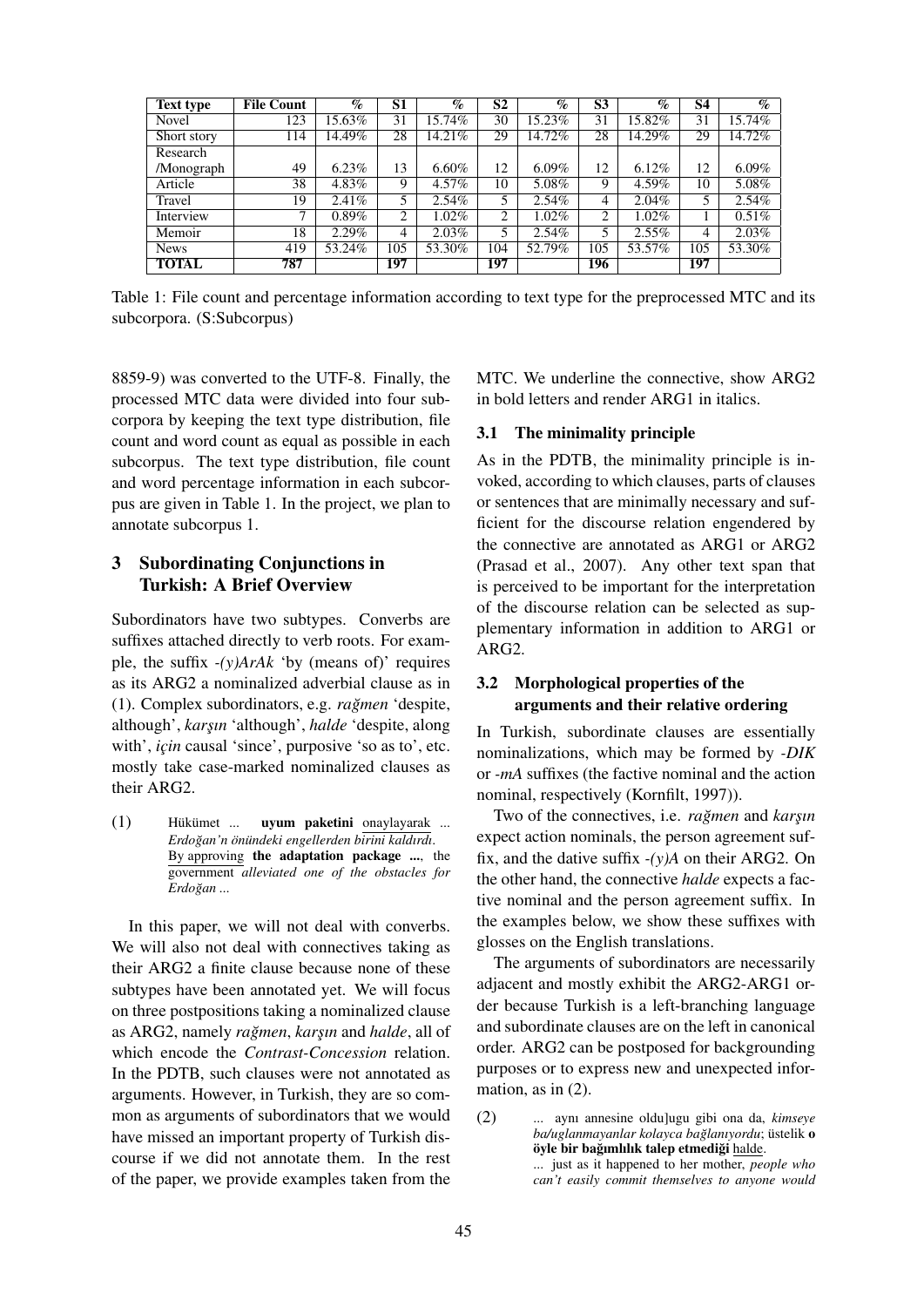*easily commit themselves to her*, although she would not ask-FACTN-AGR for such a commitment.

#### 3.3 Issues in annotating the arguments

One of the challenges we have faced so far is the question of how to annotate connectives which are themselves a converb suffix (e.g. *-(y)ArAk*, as in (1)) or postpositions that choose a case-marked ARG2 as in (2). In both cases, we decided to annotate ARG2 by selecting the clause without separating the suffixes. In this way, we would not interfere with the annotators' intuitions since we would not be demanding them to have conscious knowledge of the morphological constraints on the arguments. This style of annotation was welcomed by the annotators. When all the annotations are completed, we plan to separate the suffixes with a morphological parser to provide a full view of the morphology of the arguments.

Another issue was how to annotate shared subjects in subordinate clauses. Turkish allows subject pro-drop and in complex sentences, the shared subject is shown by the person agreement suffix on the verb of the consequent clause. To capture this fact, we chose to exclude shared subjects from the annotation of the arguments. This style of annotation conforms to the minimality principle. As illustrated in (3), the subject, *Neriman*, which appears in its canonical clause-initial position in ARG2 is not selected because the verb of the subsequent clause carries the person agreement suffix.

 $(3)$  Neriman yatak odasında sigara içilmesini istemediği halde şimdilik sigaraya ses çıkarmıyor. Although Neriman does not want-FACTN-AGR people to smoke in her bedroom, *(she) doesn't say-AGR anything for the moment*. 2

If the subject is not shared, it is included in the annotation, even if it causes discontinuity. As it is illustrated in (4), ARG2 intervenes in ARG1 by separating it from its subject.

(4) Rukiye, kendisinden üç yaş ufak olmasına rağmen, erkek kardeşini kendi oğlu sanıyordu, ... *Rukiye*, although (he) is-ACTN-AGR-DAT three years younger than herself, *thought-AGR that her brother was her son*...

Example (5) shows that two nominalized clauses can be selected as the arguments of the subordinator *karşın* leaving out the shared subject. In this example, the subject is shown between square brackets for clarity. Note that, ARG1 is also a nominalized clause since it is embedded under the attribution verb *söyle* - 'say'.<sup>3</sup>

(5) ... [herkes yaratılan toplumsal değerden verdiği emek oranında pay alacak biçimindeki sosyalist iktisat ilkesinin] **aslında çok eşitlikçi gibi**<br>**gözükmesine** karşın *eşitsizliği engelleye*gözükmesine karşın eşitsizliği engelleye $m$ eyeceğini, ... söyler ... says that ... despite (it) looks-ACTN-AGR-DAT quite egalitarian, [the socialist principle, stating that everyone gets a share proportional to his labor] *will not prevent-ACTN-AGR inequality* ...

Finally, in annotating adjuncts, we follow the same principle we followed in annotating shared subjects. For instance in (6), the adjunct *yemekte* 'at dinner' is not annotated since it is shared by the arguments of the connective *ragmen*.

(6) *Gül* de yemekte kilo aldırmasına rağmen Şam *tatlılarından c¸ok hos¸landıgını ˘* ifade etti. At dinner, Gül-NOM, also said that although (theyi) are-ACTN-AGR-DAT fattening, *(he) likes Damascus deserts-ABL*<sup>i</sup> *very much*.

### 4 The Annotation Process

Before the annotation procedure started, a set of annotation guidelines were prepared. The guidelines include the basic principles, such as what discourse connectives are, where in the discourse one can find ARG1 and ARG2, how to annotate shared subjects, adjuncts, etc. Rather than being strict rules, the guidelines are aimed at being general principles guiding the annotators in their decision of selecting the text span that is minimally sufficient for interpreting the discourse relation encoded by the connective.

The annotation cycle consisted of 1) annotating a connective by at least three different people 2) measuring the agreement among them with the inter-anotator agreement tool 3) resolving the disagreements with an anonymous decision.

#### 4.1 The annotation tool

We have an XML-based infrastructure for annotation. It aims to produce searchable and trackable data. Stand-off annotation has well-known advantages such as the ability to see layers separately, or

 $2$ The pronoun is in parentheses to reflect pro-drop. The following abbreviations are used on the translations to show the morphological characteristics of the clauses: ACTN: Action nominal, FACTN: Factive nominal, AGR: Person agreement suffix, DAT: Dative case, ABL: Ablative case. NOM: Nominative case.

<sup>&</sup>lt;sup>3</sup>In the PDTB, attribution is not taken as a discourse relation but it is annotated. Attribution is not annotated in the TDB.